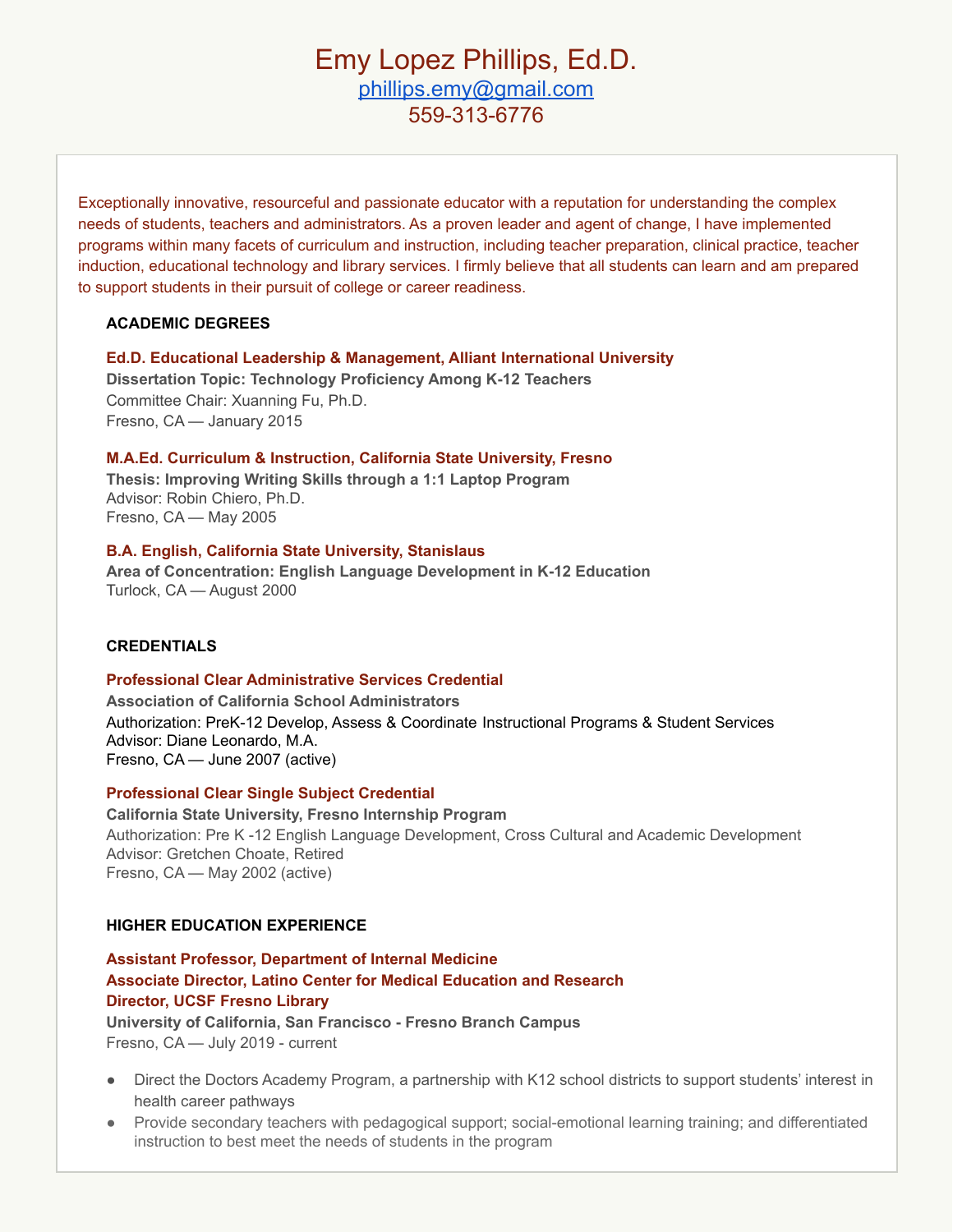# **Part-time Lecturer, Department of Literacy, Early Bilingual, and Special Education**

### **California State University, Fresno**

Fresno, CA — January 2020 - present

- Instructor of Differentiated Instruction in Inclusive Secondary Settings (SPED 158)
- In depth understanding of the single subject credential program

# **Assistant Professor, Department of Curriculum & Instruction Single Subject Credential Program Coordinator**

**California State University, Fresno**

Fresno, CA — August 2015 - June 2019

- Coordinate and communicate with 11 single subject departments across the university
- Provide orientations, program, and clinical practice support to all credential candidates and interns
- Lead course mapping with all faculty in program; manage accreditation matrix
- Engage in continuous cycle of program improvement
- Design, implement and train all clinical practice University Coaches and District-employed Mentors
- Liaison to the Single Subject Fresno Teacher Residency Program with Fresno Unified School District
- Co-coordinate District Partnerships to help support the recruitment and training of pre-service teachers
- Co-coordinate the Mathematics Integrated Teacher Education Preparation (ITEP) Four year program
- Grant-writing to support teacher preparation and recruitment programs
- Scholarly research around teacher preparation, clinical practice, and residencies

Courses: CI 149, Curriculum, Instruction & Technology; EHD 155A, Initial Student Teaching Supervision EHD 154A, Initial Student Teaching Seminar; EHD 155B, Final Student Teaching Supervision

# **Adjunct Instructor, Education**

**Fresno City College** Fresno, CA — January 2015 - May 2015 Courses: Education 30, Intro to Education; Educational Development 19, Fieldwork in Education

# **Adjunct Instructor, Teaching English to Speakers of Other Languages (TESOL)**

**Alliant International University, Fresno Campus** Fresno, CA — June 2006 - July 2006 Course: Integrating Technology into TESOL Strategies (Face-to-Face)

# **K-12 TEACHING & ADMINISTRATIVE EXPERIENCE**

# **Instructional Technology & Library Services Director**

**Fresno County Office of Education** Fresno, CA — July 2008 - June 2013

- **●** Began the Instructional Technology Department and transformed into a sustainable program
- **●** Successfully managed and sustained 1.5 million dollar budget
- Successfully led a staff of 10 employees (educational technologists, librarian and support staff)
- Developed and facilitated workshop content on the integration of technology
- Developed and facilitated technology pilot programs for K-12 school districts
- **●** Differentiated instruction for language learners and special populations
- Supported special education teachers with assistive technologies
- **●** Developed curriculum for face-to-face, hybrid and online learning environments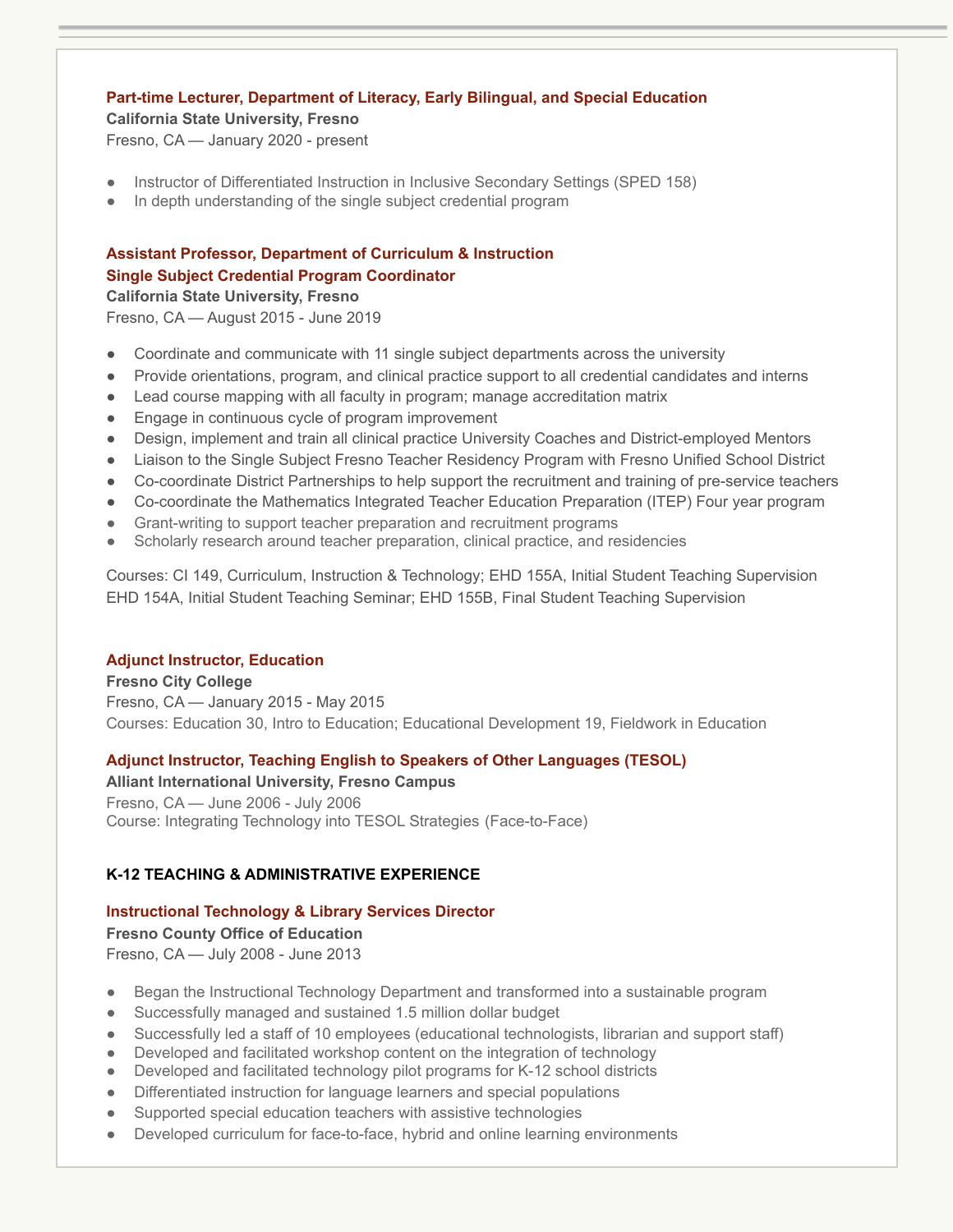- **●** Trained in and implemented Leading Edge Certification for Online Teachers
- **●** Trained in Stephen Covey's Speed of Trust
- **Trained in Susan Scott's Fierce Conversations**

# **California Technology Assistance Project (CTAP) Regional Director**

# **Fresno County Office of Education**

Fresno, CA — July 2005 - June 2013

- Served as State Chair of the California Technology Assistance Project (2011-2012)
- **●** Assisted EdTech programs within Fresno, Kings, Madera, Mariposa, Merced and Tulare counties
- **●** Wrote and reviewed numerous grants for federal and state programs
- **●** Wrote program evaluations to demonstrate evidence of program effectiveness
- **●** Presented at local and statewide educational technology conferences
- **●** Assisted school districts with development of district-wide technology
- **●** Reviewed state and regional district technology and E-rate plans
- **●** Implemented the regional Online Management System (OMS)
- **●** Implemented three Online Learning Management Systems (Moodle, Blackboard, CaliQity)

# **California Technology Assistance Project (CTAP) Coordinator**

# **Fresno County Office of Education**

Fresno, CA — December 2004 - June 2005

- **●** Trained teachers on the use of technology to support K-12 instruction
- **●** Trained administrators on the use of technology to conduct classroom observations
- **●** Coordinated "Teach the Teachers" annual Summer Camp for Teachers in Ojai, CA
- **●** Coordinated annual Technology Conferences in partnership with Central Valley CUE (CVCUE)

# **English Language Arts Teacher**

# **El Capitan Middle School, Central Unified School District**

Fresno, CA — June 2000 - December 2004

- Taught English language development, Reading Intervention & Accelerated English
- Served in high poverty school with diverse minority population
- **●** Implemented a 1:1 Laptop Program that was funded by the Enhancing Education Through Technology Federal Grant
- **●** Developed a project-based curriculum that was aligned to California content standards
- **●** Differentiated instruction for mainstreamed special needs students
- **●** Integrated second language acquisition strategies to support English learners
- **●** Implemented LitConn strategies
- **●** Adapted instruction for students through Professional Learning Communities
- **●** Served as Chair of English Learners Advisory Committee

# **Writer and Online Teacher Mentor**

# **Scholastic Incorporated**

Designed teacher guide website for Scholastic.com, developed online activities that aligned to K-12 standards, worked with collaborative marketing team to meet quarterly goals New York, NY — May 2004 - June 2006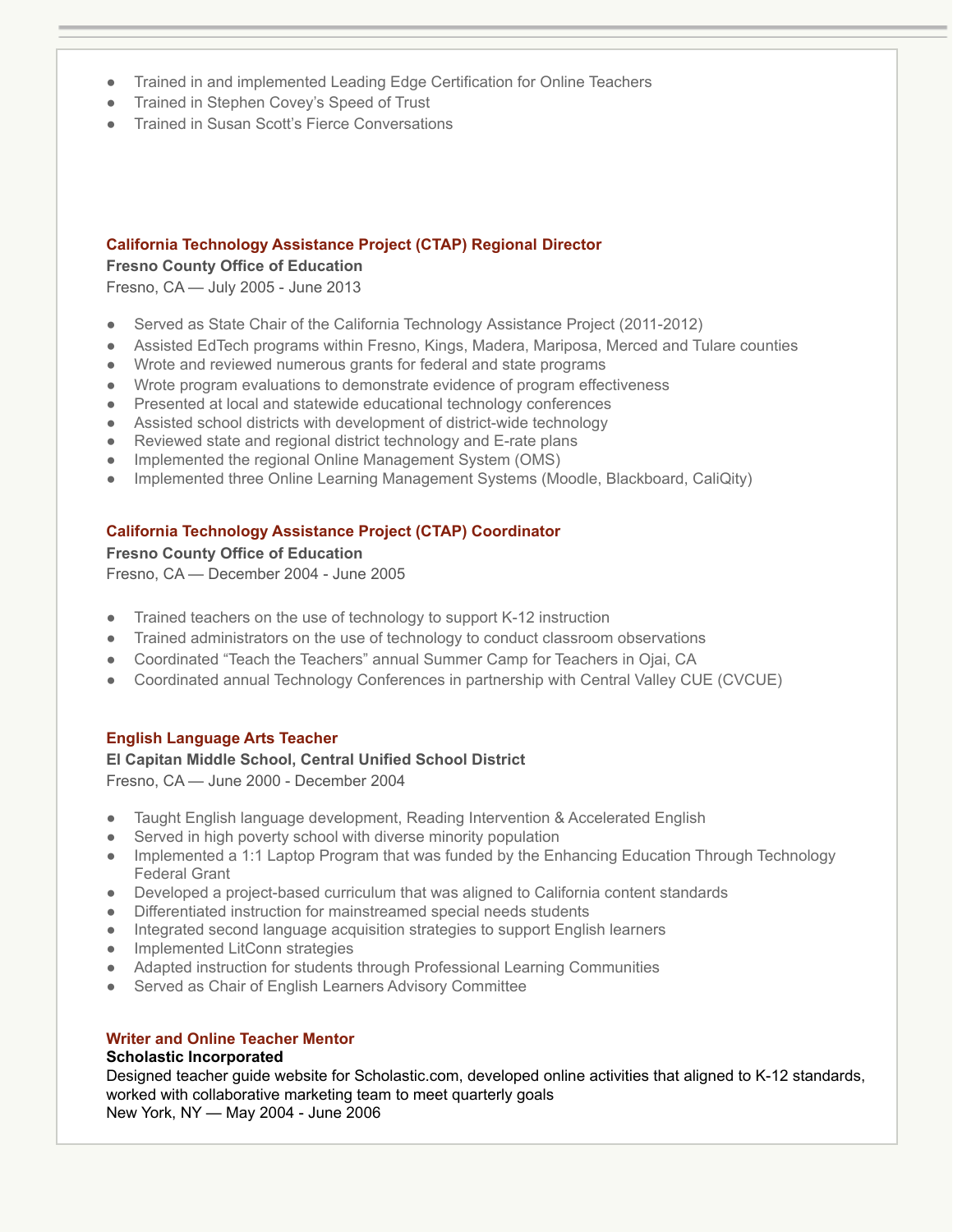# **COLLEGIATE COMMITTEE WORK**

### **School Committees**

- Basic Credentials & Curriculum Committee (2 year term), 2016-2018
- Technology Committee (3 year term), 2016 2019
- Teacher Performance Assessment Transition Team, 2017 current
- C&I Search Committee Chair, 2017-2018
- KSOEHD Accreditation Committee, 2017 current
- Single Subject Advisory Chair, 2017 current

### **University Committees**

- Graduate Net Initiative Committee, 2016-current
- Graduate Net Initiative Awards Sub-committee, 2016 current
- DISCOVERe Professional Development Sub-Committee, 2017-current
- University Women's Campus Connection Planning Committee, 2017-current

### **PROFESSIONAL ASSOCIATION MEMBERSHIPS**

American Education Research Association (AERA), Active Membership December 2016 - current

Computer Using Educators (CUE), Active Membership October 2017 - current

California Council on Teacher Education (CCTE), Active Membership October 2017 - current

### **GRANT WRITING SUBMITTALS**

Amarasinghe, R., et. al. (December 22, 2016). Integrated teacher preparation for mathematics. California Commission on Teacher Credentialing. Awarded.

Role: Co-Principal Investigator Funded grant award: \$248,266

Alamillo, L., Phillips, E. L., & Phan, T. (February 15, 2017). Personalized Learning Initiative. Microsoft & Fresno Unified School District. Awarded.

Role: Co-Principal Investigator Funded grant award: \$40,000

### **SELECTED REFEREED PRESENTATIONS**

- Phan, T., Alamillo, L., & **Phillips, E. L.** (2018, April). Teacher's and Student's Voice, Choice, and Collaboration in a Technology Personalized Learning Initiative. Poster session presented at the Annual American Educational Research Association, New York, NY.
- **Phillips, E. L.** (2018, April 27). An Examination of Teacher, Student, and Credential Candidate Ethnicity Data in the Central Valley. Session presented at the CLEAR Social Justice & Equity Institute, Fresno, CA.

Miller, E., Nelson, F., & **Phillips, E. L.** (2016, October). Searching for reflective dialogue in an online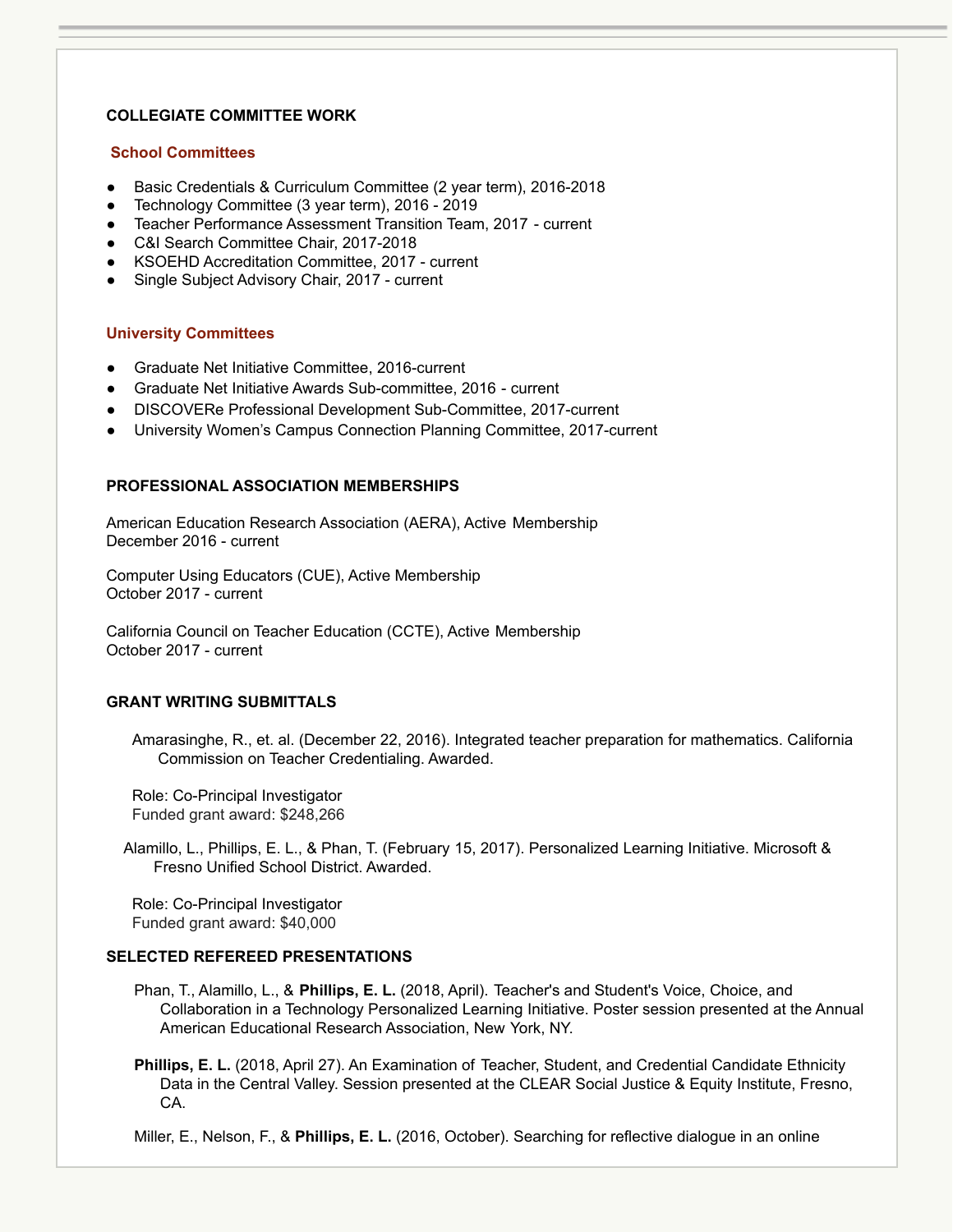community with preservice teachers. Cleveland, OH.

Miller, E., Nelson, F., & **Phillips, E. L.** (2017, April). Exploring reflective thinking among preservice teachers in virtual learning community. San Antonio, TX.

#### **SELECTED INVITED PRESENTATIONS**

- **Phillips, E. L.** (2018, March). Exploring Secondary Teaching. Fresno City College Educator Fair. Fresno, CA.
- **Phillips, E. L.** (2018, March). Pathway to a Secondary Credential. Educator Rising Central California Regional Conference. Fresno, CA.
- **Phillips, E. L.** (2018, February). Reuniting my grandmother with family in Nicaragua. Fresno County Genealogical Society. Fresno, CA.
- **Phillips, E. L.** & Scroggins, M. (2017, September). Finding your family history. Central California Women's Conference. Fresno, CA.
- **Phillips, E. L.** (2016, August). Building interactive lessons around TEDTalks. Technology, Innovations & Pedagogy Conference. Fresno, CA.
- **Phillips, E. L.** (2017, February). Technology and learning. Make a Difference: TEACH Conference. Fresno, CA.
- **Phillips, E. L.** (2017, March). Let's start teaching our students about digital citizenship. Character and Civic Education Conference. Fresno, CA.
- **Phillips, E. L.** & Donahue, J. L. (2017, October). STEM careers that rock (and shake)!. STEM for Girls Conference. Fresno, CA.

### **SELECTED PUBLICATIONS**

- Miller, L., Nelson, F., Yun, C., Bennett, L., & **Phillips, E.**; "Am I Doing What I think I'm Doing?": The Importance of a Theoretical Frame when Integrating Tablets in Teacher Education; Educational Renaissance; 2020
- **Phillips, E. L.** (2012). Common core & technology skills. *OnCUE*, *34*(3), 12.
- **Phillips, E. L.** (2012). Technology boosts outdoor experiences. *OnCUE*, *34*(2), 28.
- **Phillips, E. L.** (2012). Getting creative with technology and the arts. *OnCUE*, *34*(1), 20.

**Phillips, E. L.** (2011). Making sense of mobile devices in teaching and learning. *OnCUE*, *33*(4), 17.

#### **COMMUNITY SERVICE**

- Fresno Chaffee Zoo, Board Member, 2018 current
- Northpointe Church, Sunday School Teacher, 2017 current

### **LANGUAGES**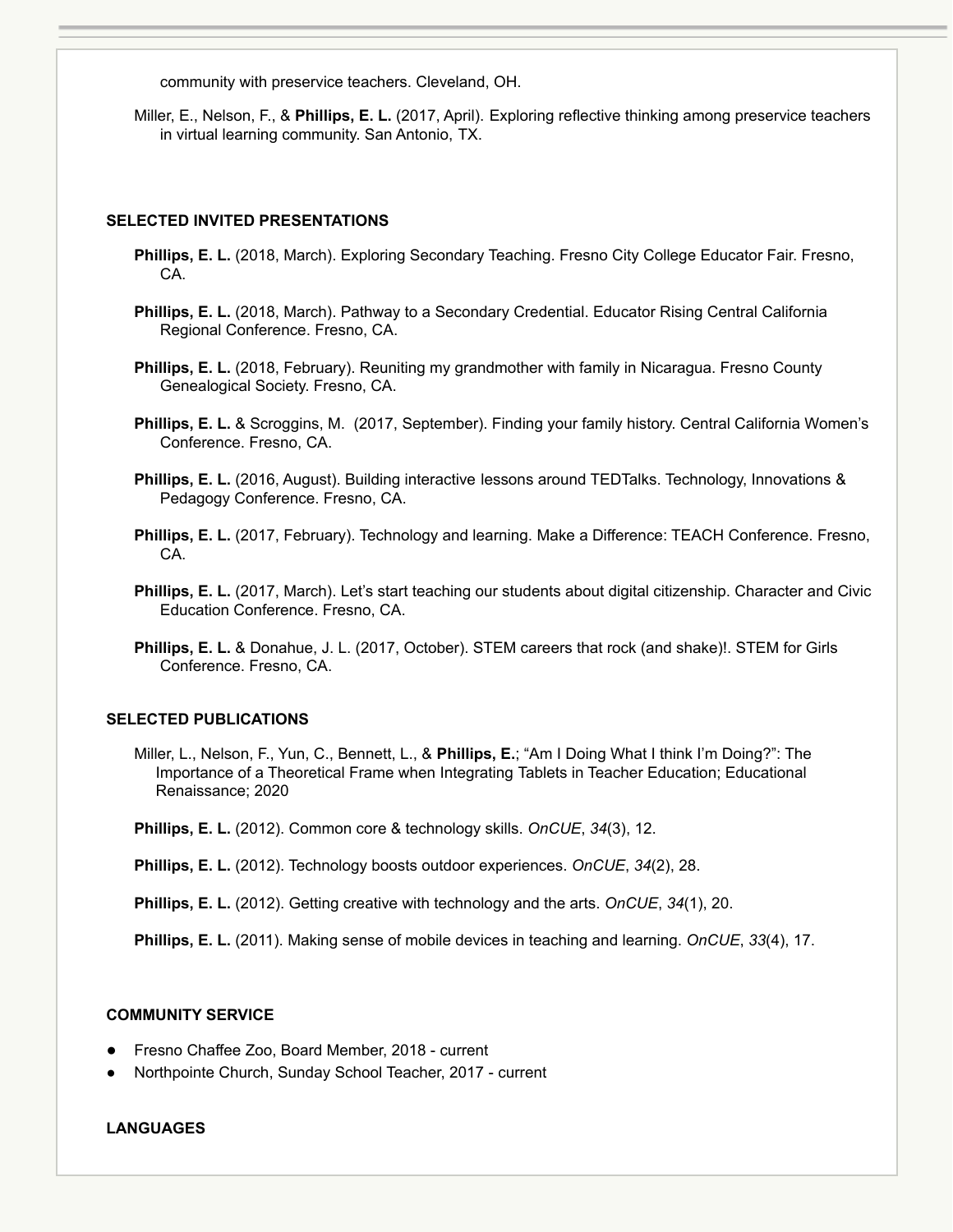- $\bullet$ English - native language
- Spanish - speak, read, and write with basic competence